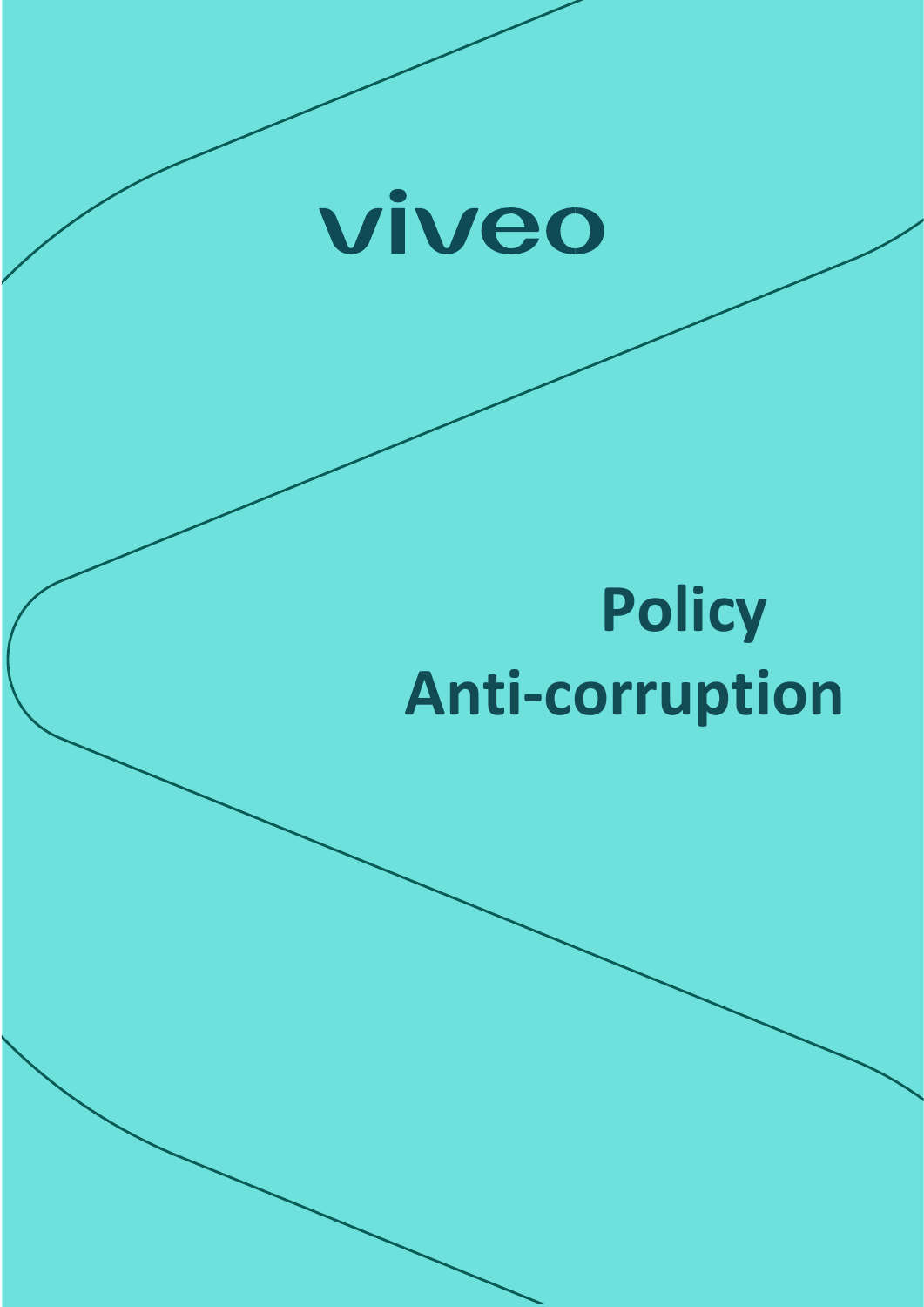# *MESSAGE FROM THE CEO'S OFFICE*

We respectfully address all of our employees, work partners, suppliers and service providers who transact on behalf of the companies that make up Viveo.

We are a traditional brand, a reference in the markets in which we operate, which contributes to the development of health in Brazil and worldwide. We participate in a business chain that has a very special responsibility: taking care of people's health and lives.

With this, our mission is to manufacture, sell and distribute products with the highest quality, aimed at the areas of first aid, surgery, treatment, hygiene and well-being.

In order to be successful, and to create a solid reputation, we constantly act with integrity and we need an excellent synergy of all the people who directly and indirectly participate in this process.

This is exactly why we instituted and valued Viveo's Integrity Program: so that we all work in line with each activity. The integrity of our conduct is a commitment assumed by us and that must permeate all our relationships.

This Anti-Corruption Policy, together with the Code of Conduct and other policies instituted by Viveo, contains the compliance rules and the ethical and moral principles that must guide our daily work, ensuring a transparent operation that integrates quality, speed and ethics in meet the needs of our customers and their patients, healthcare professionals, partners, investors and society in general.

To this end, we have the support and dedication of all Viveo Employees, in addition to our business partners, suppliers and third parties who do business on behalf of Viveo, in the unrestricted pursuit of integrity, as well as being available to help you in whatever is possible.

Presidency of Viveo.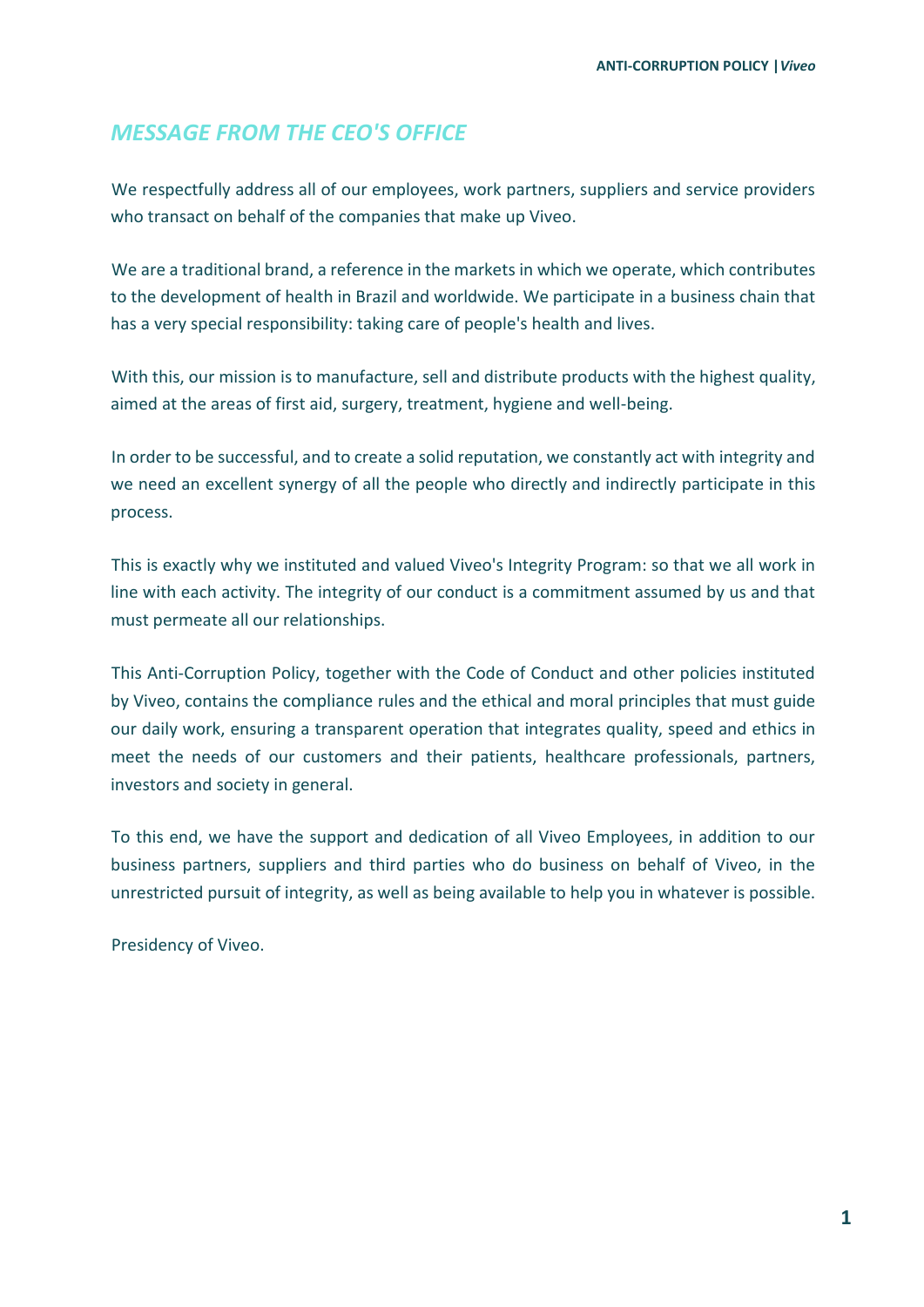# *Summary*

| 11. CONTRIBUTIONS TO POLITICAL PARTIES AND ELECTORAL CAMPAIGNS 13 |  |
|-------------------------------------------------------------------|--|
|                                                                   |  |
|                                                                   |  |
|                                                                   |  |
|                                                                   |  |
|                                                                   |  |
|                                                                   |  |

# <span id="page-2-0"></span>*1. INTRODUCTTION*

The provisions contained in Viveo's Anti-Corruption Policy ("Anti-Corruption Policy"), which are mandatory and must be known, aim to ensure that all Viveo Employees (own or third parties)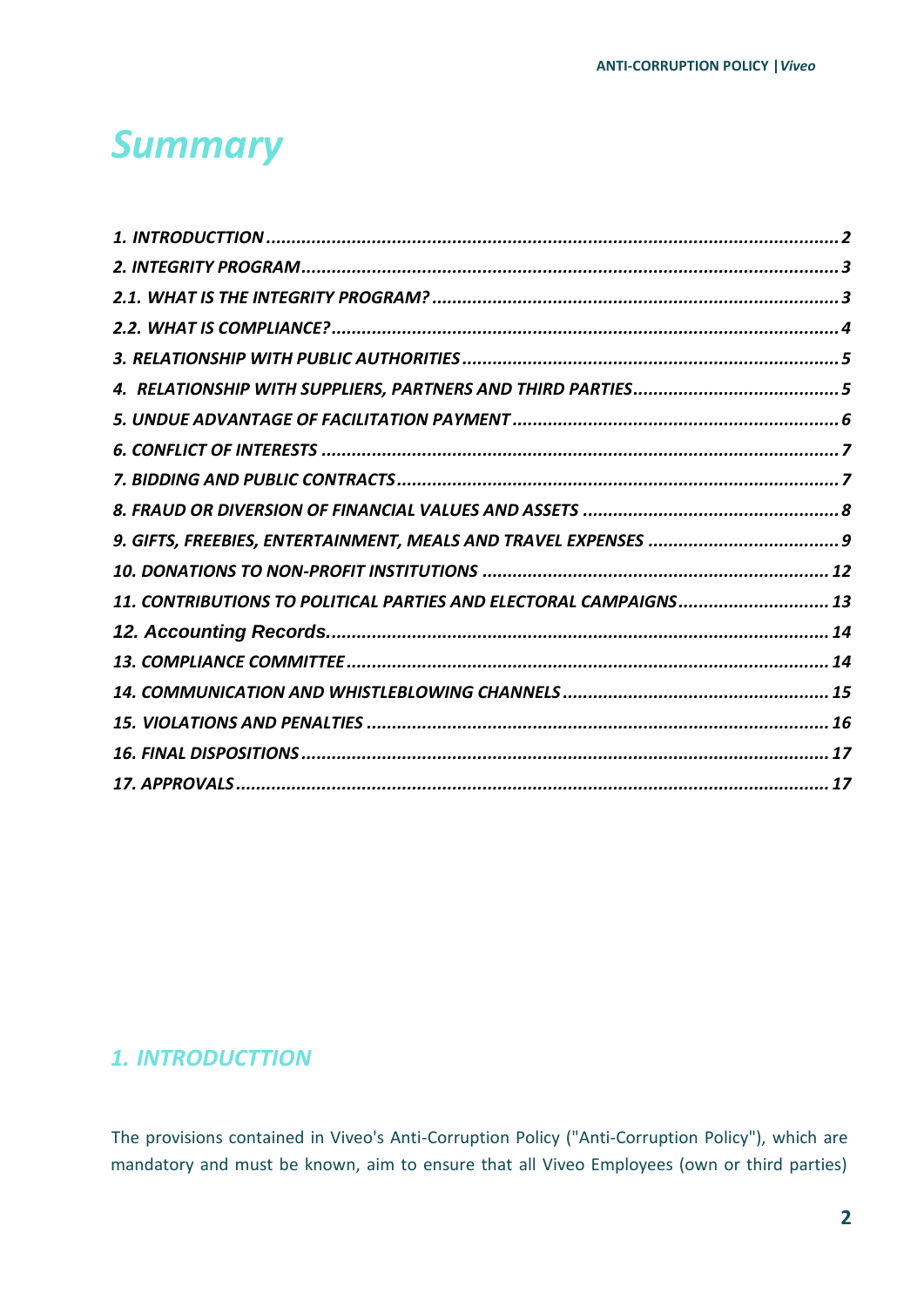understand the guidelines of the Brazilian Anti-Corruption Law and observe its guidelines to prevent and fight situations prone to acts of corruption, bribery and fraud, both in relation to public institutions and private companies.

This Anti-Corruption Policy is complementary to Viveo's other policies and procedures in force and has been prepared in accordance with all applicable laws and regulations against bribery and corruption, including, but not limited to: Brazilian Anti-Corruption Law (Federal Law No. 12,846/13) and its Decree No. 8.420/15; Antitrust Law (Law No. 12,529/11); Administrative Contracts and Bidding Law (Law No. 8,666/93); Administrative Misconduct Law (Law No. 8,249/92) and its regulations, US Foreign Corrupt Practices Act (FCPA); UK Bribery Act ("UKBA"); United Nations Convention against Corruption ("UNCAC"); United Nations Global Compact and other national and international laws relating to bribery and corruption applicable to Viveo.

Viveo prohibits and does not tolerate any practice of corruption, bribery, payment or receipt of bribes, whether with the Public Administration, national or foreign, or with private companies, based on Brazilian and international anti-corruption law.

NON-COMPLIANCE WITH THIS POLICY BY VIVEO'S EMPLOYEES MAY APPLY DISCIPLINARY MEASURES AND/OR APPROPRIATE PENALTIES, BASED ON VIVEO'S POLICIES, LABOR, CIVIL AND CRIMINAL LEGISLATION, INCLUDING ANTI-CORRUPTION LEGISLATION, ANTI-CORRUPTION LEGISLATION FIGHTING CORRUPTION AND MONEY LAUNDERING, AS APPLICABLE.

If Viveo Employees have doubts as to the classification of a situation in relation to this Anti-Corruption Policy, that is, whether or not a certain conduct characterizes a deviation from the precepts established therein, a consultation may be made to the Compliance Committee through the indicated channels in this Policy

THE LAW APPLICABLE TO THE ANTI-CORRUPTION POLICY CAN BE ACCESSED ON THE PAGES FROM THE INTERNET: www.viveo.com.br

# <span id="page-3-0"></span>*2. INTEGRITY PROGRAM*

# <span id="page-3-1"></span>**2.1. WHAT IS THE INTEGRITY PROGRAM?**

Viveo's Integrity Program is a specific compliance program, focused on the adoption of ethical and anti-corruption measures aimed at preventing, detecting and remediating harmful acts provided for in the Anti-Corruption Law and other applicable laws, in addition to the occurrence of bribery and also fraud against the public administration, national and/or foreign.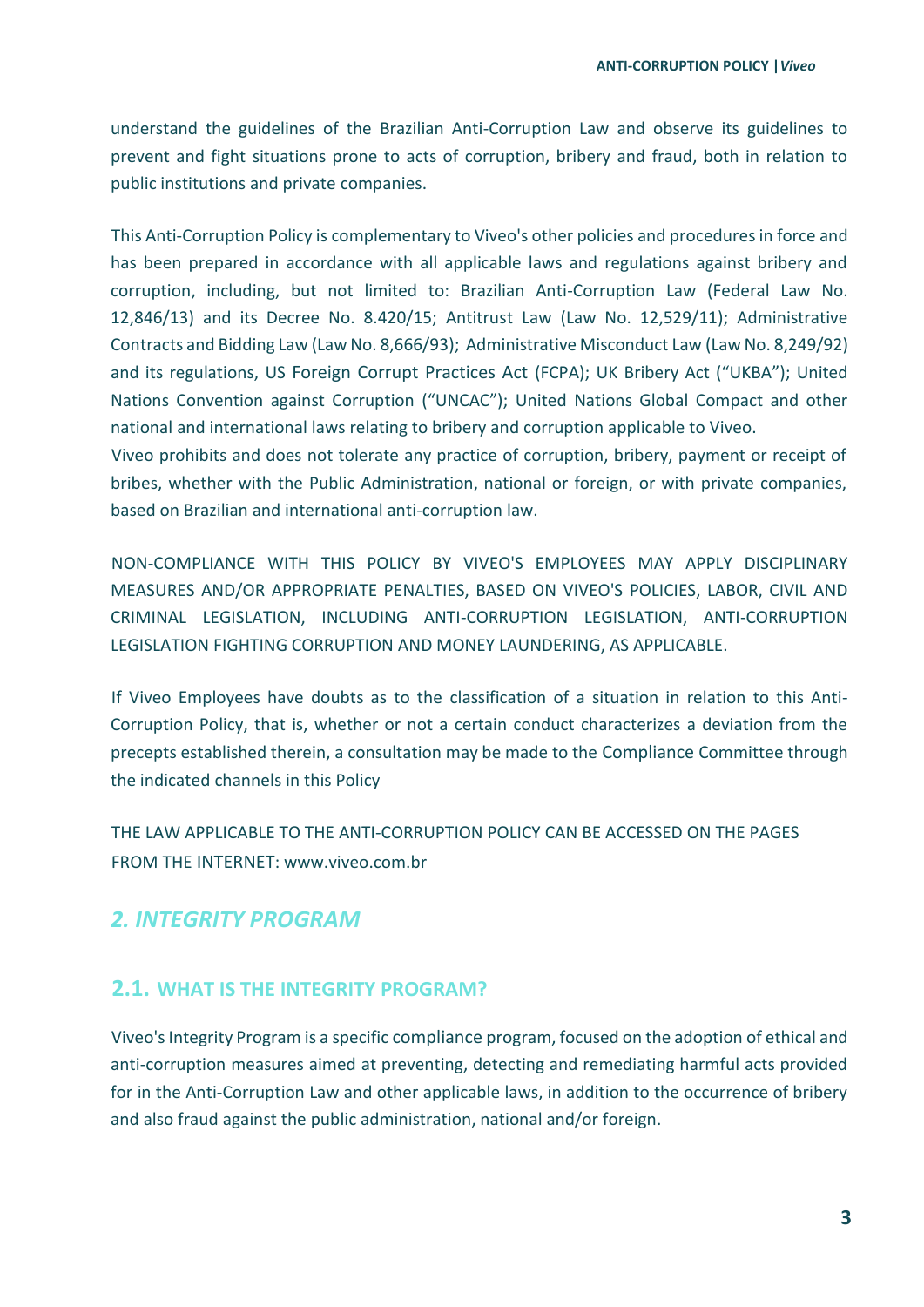In other words, Viveo's Integrity Program represents a set of internal mechanisms and procedures for integrity, auditing and encouraging the reporting of irregularities and the effective application of the Anti-Corruption Policy, the Viveo Code of Conduct, in addition to other policies and guidelines, with the objective of detecting and remedying deviations, frauds, irregularities and illegal acts committed against the public administration, national or foreign.

# <span id="page-4-0"></span>**2.2. WHAT IS COMPLIANCE?**

The term compliance derives from the English verb "to comply", which means to comply, execute, satisfy, comply with something. Thus, corporate compliance is the adoption of procedures by Viveo in order to comply with and ensure compliance with current legislation and internal and external regulations, by preventing and punishing misconduct or illegal practices.

# **2.3 INTEGRITY PROGRAM OBJECTIVES**

The purpose of Viveo's Integrity Program is:

- Observe and enforce the application of all rules and regulations that guide Viveo's activities and relationships;
- Align with best corporate governance practices;
- Ensure greater reliability and security;
- Ensure sustainable growth and business longevity;
- Prevent the occurrence of illegal activities;
- Guide employees on legal and desired practices; and
- Provide greater protection and gain value to Viveo's corporate reputation.

# **2.4 ANTI-CORRUPTION POLICY**

Viveo has a zero tolerance policy for acts of corruption. The exercise of professional activities and commercial matters must always respect the laws and regulations in force, as well as the internal norms and policies of Viveo companies.

To guarantee professional honesty in carrying out their activities, Viveo Employees will receive periodic training to prevent the practice of any conduct that does not comply with the guidelines of this Anti-Corruption Policy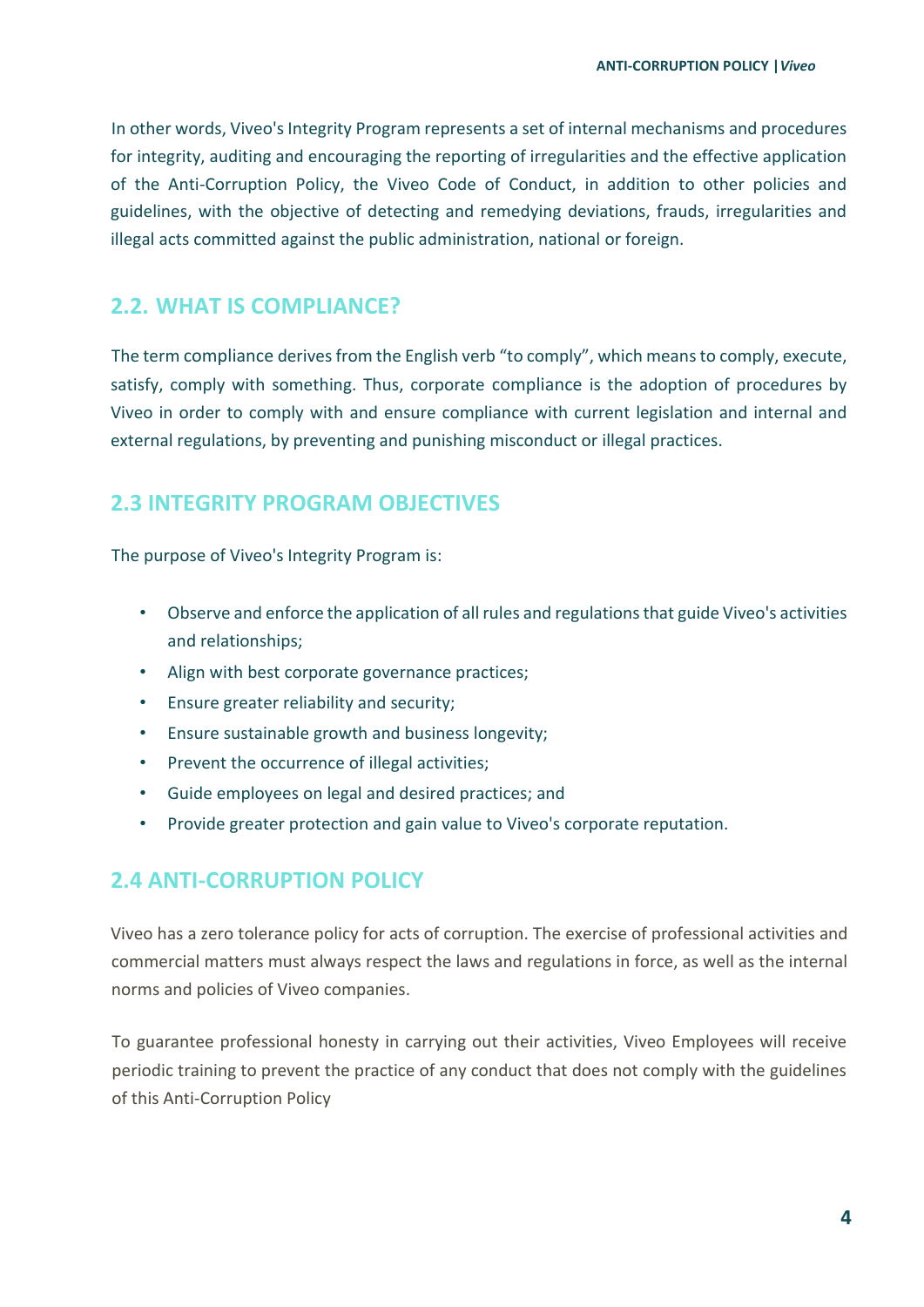personnel, in addition to the sanctions applicable by and related legislation, and non-compliance with Viveo is liable to liability.

# <span id="page-5-0"></span>*3. RELATIONSHIP WITH PUBLIC AUTHORITIES*

Viveo reaffirms its integrity and transparency in its relationship with the Government and prohibits any acts of corruption and bribery, directly or indirectly, in its relationship with a Public Agent or a third party related to it, whether national or transnational.

All Viveo Employees who act on behalf of Viveo are prohibited from offering, promising, authorizing or receiving (directly or indirectly) any undue advantage (payments, gifts or the transfer of anything of value) to Public Agents, in order to influence , facilitate or reward any official action or decision on behalf of Viveo or itself.

No Viveo Employee, third party or partner will suffer any retaliation or penalty for delay or loss of business resulting from their refusal to pay or receive a bribe and/or to engage in any illegal or unethical conduct.

# <span id="page-5-1"></span>*4. RELATIONSHIP WITH SUPPLIERS, PARTNERS AND THIRD PARTIES*

All suppliers, contractors, intermediary agents and other partners who conduct business with Viveo, whether for Viveo or on behalf of Viveo, must act with the highest level of integrity.

Thus, Viveo reserves the right to carry out a compliance risk assessment through an integrity due diligence procedure, which aims to know and assess the integrity risks to which it may be exposed, in its relationships with third parties, based on the evaluation of the profile, history of involvement in corruption cases, reputation and anti-corruption practices, among other compliance criteria.

Any risk situation identified in the integrity due diligence must be dealt with the support of Viveo's Compliance Committee. Pursuant to the Anti-Corruption Law, Viveo can be held liable for the actions of suppliers, service providers, intermediary agents and other business partners if they participate in acts of bribery or corruption aimed at benefiting Viveo, regardless of the fact that Viveo is aware of the alleged misconduct.

Therefore, Viveo Employees must never ask a third party to engage in or tolerate any conduct that the employee itself is prohibited under, under the terms of this Anti-Corruption Policy.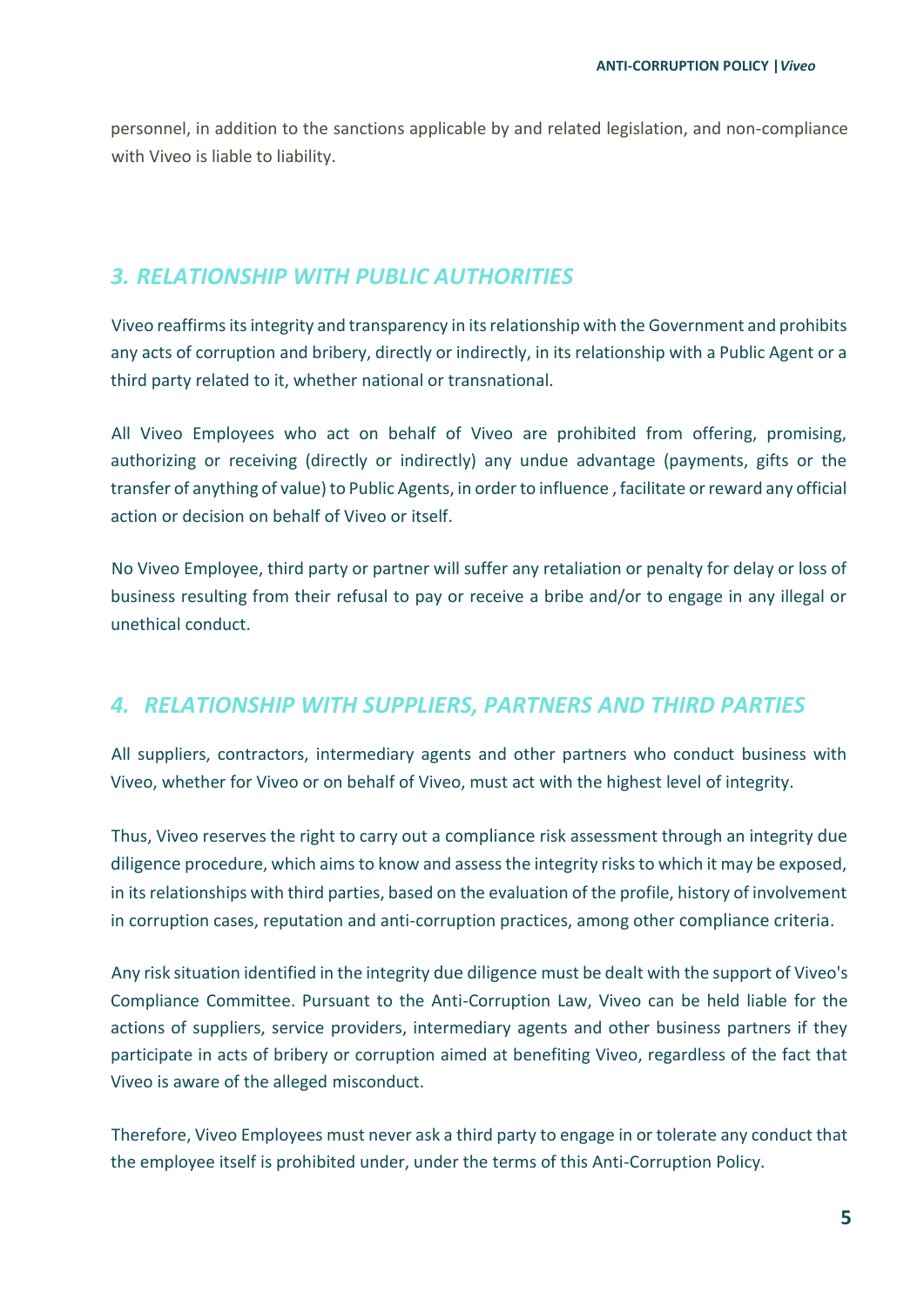Viveo also undertakes to compete fairly in the markets, promoting free competition for the benefit of consumers and users, always ensuring compliance with the legal rules in force.

Viveo's Employees will not carry out misleading advertising of their business activities and will avoid any conduct that constitutes or may constitute an abuse or unlawful restriction of competition (price agreement, formation of a cartel, restriction of competition, etc), and any anticompetitive practice is prohibited provided for in Law No. 12.529/11.

If any third party conduct represents a suspicion of corruption and/or the practice of any other illegal act, whether of any kind, the Viveo Employee involved must incisively and immediately reject the proposal, reporting the occurrence to their leadership and/or the Compliance Committee, so that the appropriate measures are adopted, including in the criminal sphere.

#### O QUE FAZER? - PRACTICAL EXAMPLE

In a meeting with the presence of representatives of several competitors, one of the participants starts a dialogue seeking to establish a minimum fee to be charged for the provision of a certain service. You, as a Viveo Employee, must:

- a) Seek to establish a price that is interesting for the company;
- b) Do not speak up, as you know that the topic dealt with is confidential and it would be imprudent to reveal information regarding the fees charged by your company;
- c) Inform participants that it will leave the meeting, requesting that its withdrawal be recorded in the minutes, and will immediately report the incident to Viveo's Compliance Committee.

Right answer

# <span id="page-6-0"></span>*5. UNDUE ADVANTAGE OF FACILITATION PAYMENT*

Viveo Employees are strictly prohibited from directly or indirectly promising, offering or giving an Undue Advantage, regardless of the amount, to a Public Agent or third parties related to it.

Likewise, Viveo Employees are strictly prohibited from directly or indirectly requesting, soliciting, agreeing to receive or accepting bribes, kickbacks, payment of illegal influences or any kind of favor or special treatment.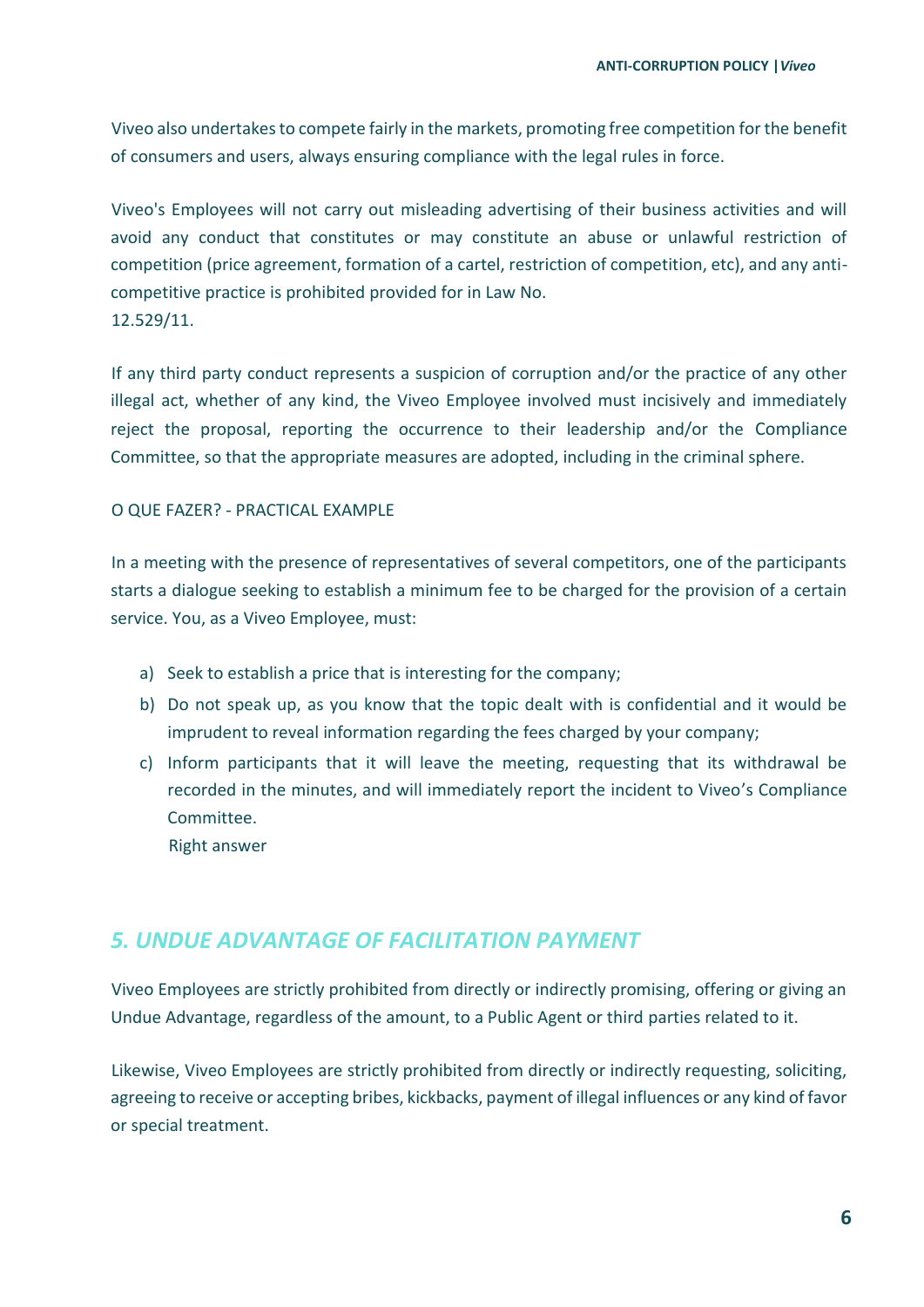Viveo prohibits and does not tolerate the offer or payment of facilitation to accelerate or favor the analysis and obtaining of licenses, authorizations and permissions to be carried out by its employees, suppliers or intermediary agents.

#### <span id="page-7-0"></span>*6. CONFLICT OF INTERESTS*

All Viveo Employees must act in order to prevent and remedy situations that may cause or suggest a conflict of interest in the relationships between employees, suppliers, competitors and public bodies and which, if not disclosed, could undermine the trust and credibility of the employees and Viveo, as established in the Code of Conduct.

# <span id="page-7-1"></span>*7. BIDDING AND PUBLIC CONTRACTS*

All Viveo assets, including information, equipment, vehicles, computers, software, resources, funds, facilities, personnel, trademarks, must be used only for legitimate business purposes.

All Viveo Employees must protect assets and ensure that such assets are well managed and efficiently used.

Equipment granted to Viveo Employees must be used exclusively for professional purposes. When requested by Viveo, whether for convenience, necessity or any other reason, the Viveo Employee must return all equipment and work resources granted in adequate conditions, except for the natural wear and tear of use.

# **7.1 INFORMATION AND DOCUMENTS**

It is expressly prohibited to have any manipulation or adulteration of documents, authorizations, filling of commitments, purchase orders, or any other documents used for participation in bids and other procurement systems of public authorities.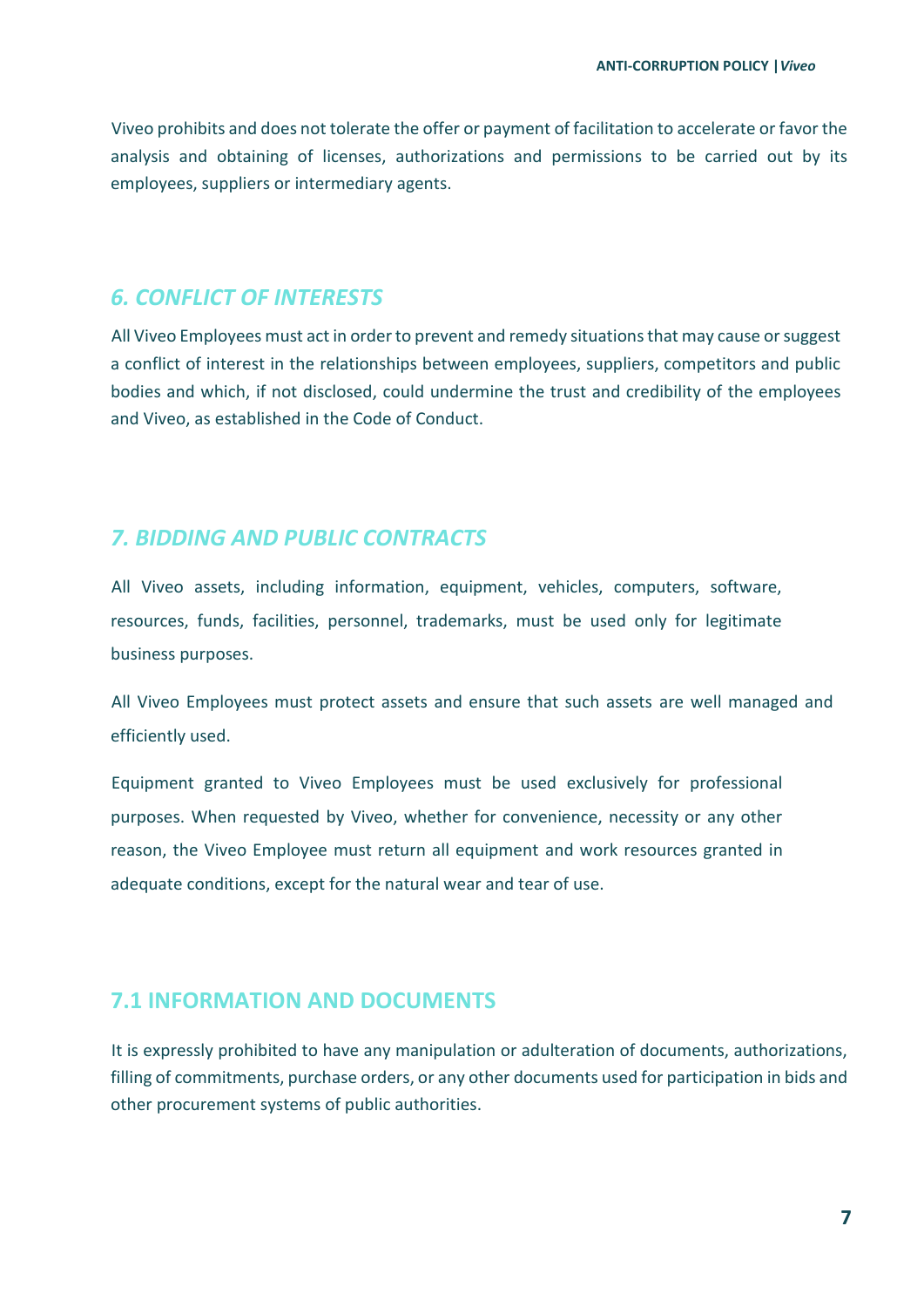In order to curb eventual vices and illegalities, any discrepancies in information identified during the validation of the documents necessary to formalize Viveo's participation in a bid must be reported to the Committee of Compliance .

#### O QUE FAZER? - PRACTICAL EXAMPLE

About to take place, you notice that, before entering the public session, bidders are talking about prices and other public tenders yet to be held. What action should be taken?

- a) Participate in dialogues only to maintain a good relationship with companies in the field, but always pay attention to the information you are sharing, so that you do not provide any confidential data about your company;
- b) Ignore competitors and immediately enter the site of the session, guaranteeing their honest participation in the bidding, without any knowledge about the other companies participating in the event;
- c) Immediately report to the Committee of Compliance , informing, in writing and by protocol, the entity responsible for the bidding about what happened, which is why it will not participate in the process. Right answer

# <span id="page-8-0"></span>*8. FRAUD OR DIVERSION OF FINANCIAL VALUES AND ASSETS*

Fraud is any misleading, bad-faith conduct with the intent of causing damage, deceiving someone or failing to fulfill a duty. These are fraudulent and, therefore, criminal activities: forgery, embezzlement, misappropriation, theft, active and passive corruption, payments and receipts of dubious origin, among others.

In this sense, Viveo Employees undertake to respect all the provisions contained in the various internal regulations of Viveo, such as, for example, rules on the use of corporate debit and credit cards, use of vehicles, reimbursement of expenses, approval of contracts and any other rules presented to them.

Cases identified as fraudulent will be considered very serious faults and those responsible will be subject to the penalties provided for in this Anti-Corruption Policy and referral to the competent authorities. Upon becoming aware of cases of fraud or any illegality, Viveo Employees must immediately notify the Committee of Compliance about what happened.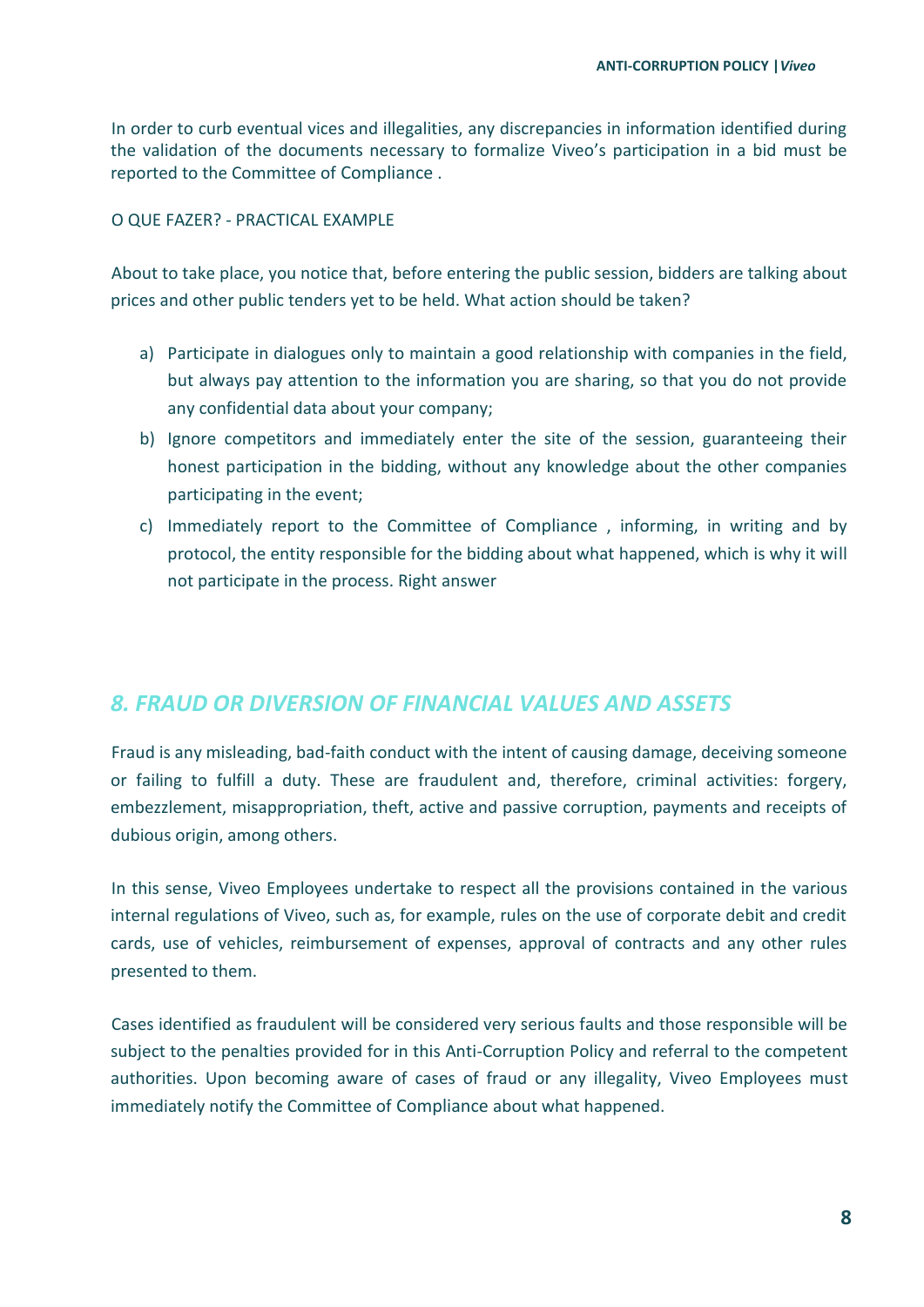# <span id="page-9-0"></span>*9. GIFTS, FREEBIES, ENTERTAINMENT,* **MEALS AND** *TRAVEL EXPENSES*

It is forbidden for Viveo Employees to offer, request or accept, from people who trade and/or seek to do business with Viveo, Gifts, Giveaways and Entertainment, which includes, but is not limited to, discounts, loans, cash, vouchers, vouchers , guarantees, favors, advantages, sponsorships, travel, meals, expenses or other commercial courtesies, in excess of BRL 150.00 (one hundred and fifty reais), for the benefit of oneself and/or third parties and/or in situations that may result in a feeling or expectation of obligation to Viveo Employees in relation to the formalization of said business, with the exception of the item below.

Subject to the conditions listed below, they will only be authorized by the Committee of Compliance the offering of Gifts, Giveaways and Entertainment to public bodies or agents that:

- They are intended for legitimate and appropriate purposes, linked to Viveo's core activities.
- They are not bound by any intended retribution or consideration bound to Viveo;
- Are limited and reasonable in value, type and quantity, such as pens, diaries, calendars and institutional gifts;
- Permitted by the internal rules of the receiving party's organization;
- Be delivered openly to the recipient (and not in a hidden way)
- Do not embarrass Viveo if publicly disclosed;
- Are not made available to a single person repeatedly, thus understood as a maximum of twice a year;
- Do not contravene or violate the Anti-Corruption Law and other rules and procedures established in this Anti-Corruption Policy

Wherever possible, Viveo Gifts should be engraved with your name and/or logo and no Gifts, Gifts or Entertainment should be given in cash or cash equivalents.

Gifts and Giveaways offered to Viveo that exceed the value of R\$150.00 (one hundred and fifty reais) must be immediately communicated to the Committee of Compliance so that the appropriate measures are taken in relation to acceptance or refusal (if it fits the hypothesis provided for in the item above).

Likewise, Viveo's Employees are prohibited from offering, on behalf of Viveo, Gifts and Giveaways in excess of R\$150.00 (one hundred and fifty reais) to third parties with whom Viveo maintains a relationship, in any sphere , and even within this amount, the prior approval of the Committee of Compliance .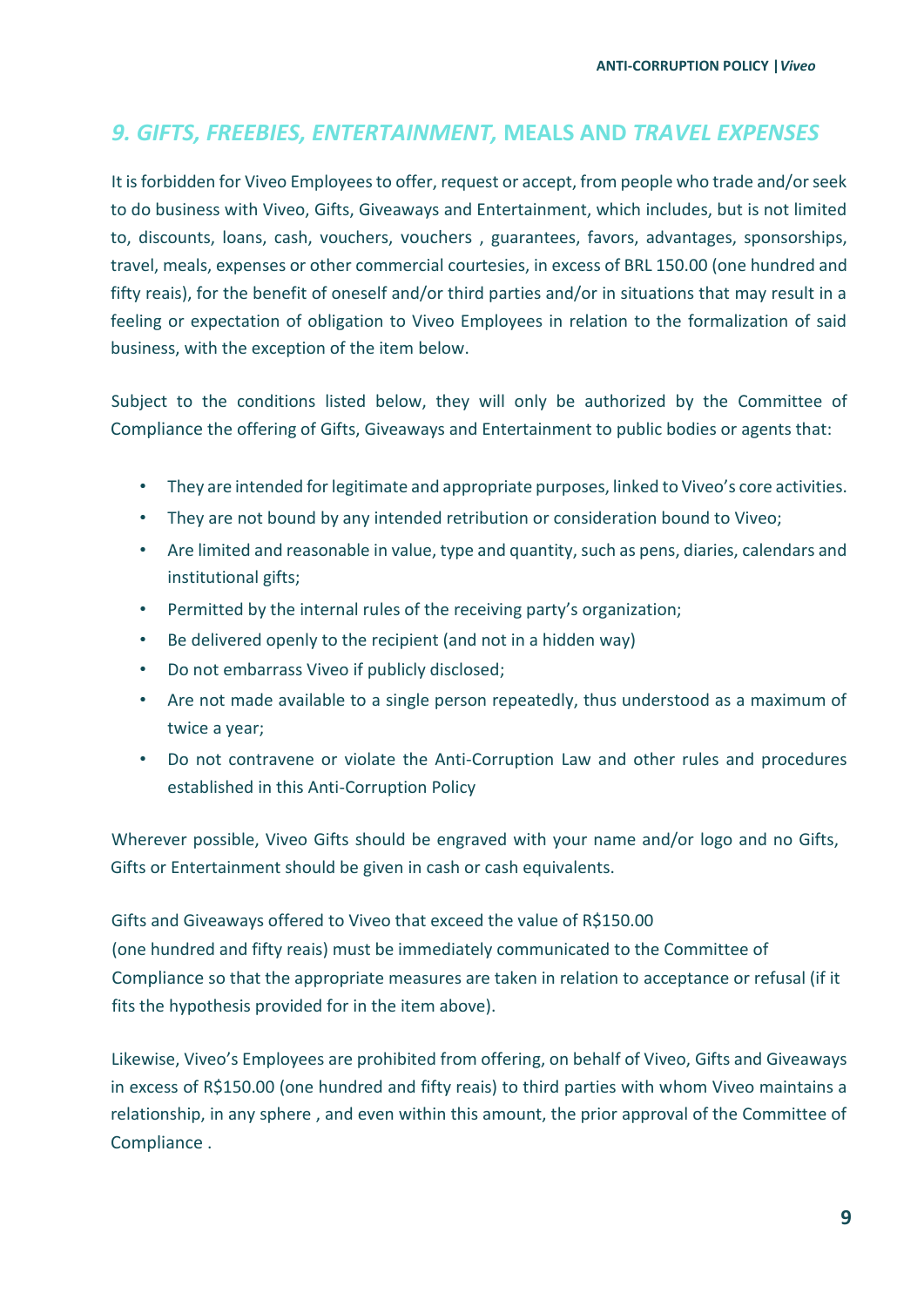It is also forbidden for Viveo Employees to offer a Public Agent, their relatives or family members, and also to third parties, money, advance payments, gifts, facilitations, improper payments, gifts and/or travel in order to influence their decision . Improper payments include anything other than a token amount given to any person to obtain treatment aimed at obtaining an advantage by Viveo or Viveo's Employees.

Exceptions to the rules imposed herein will be analyzed by the Committee of Compliance . In all of the above situations, it is necessary to ensure that records of expenses associated with meals, travel, favors, Gifts, Giveaways and Entertainment received and offered by Viveo Employees are accurate and that they clearly reflect the reason for the expenses, and documentary records must be maintained and corresponding accounting.

Reimbursements of these expenses will only be made after proof of compliance with the rules of this Anti-Corruption Policy and confirmation of the correlation of expenses with the information presented.

#### 9.1 ENTERTAINMENT

Events are a legitimate means for Viveo to promote and give visibility to its businesses and brands, whether by holding its own events or by sponsoring third-party events. In this context, Viveo may offer Entertainment, such as tickets to events held or sponsored by the company, to promote and give visibility to its practices and its business to third parties.

Notwithstanding the above, Viveo Employees are prohibited from promising, offering or giving any entertainment to a Public Agency or Agent without the prior approval of the Committee of Compliance .

Entertainment may only be offered or given to a Public Agent if the provisions above are observed, and when the Public Agent is to exercise institutional representation in said event, it being advisable that at least one Viveo Employee is present in any entertainment offered by Viveo.

The provision of Entertainment by Viveo to companions or guests of a Public Agent is not allowed, and the provision of entertainment will not be approved if there is a potential negative exposure to Viveo.

Any exception to the rules established herein must be previously approved by the Committee of Compliance .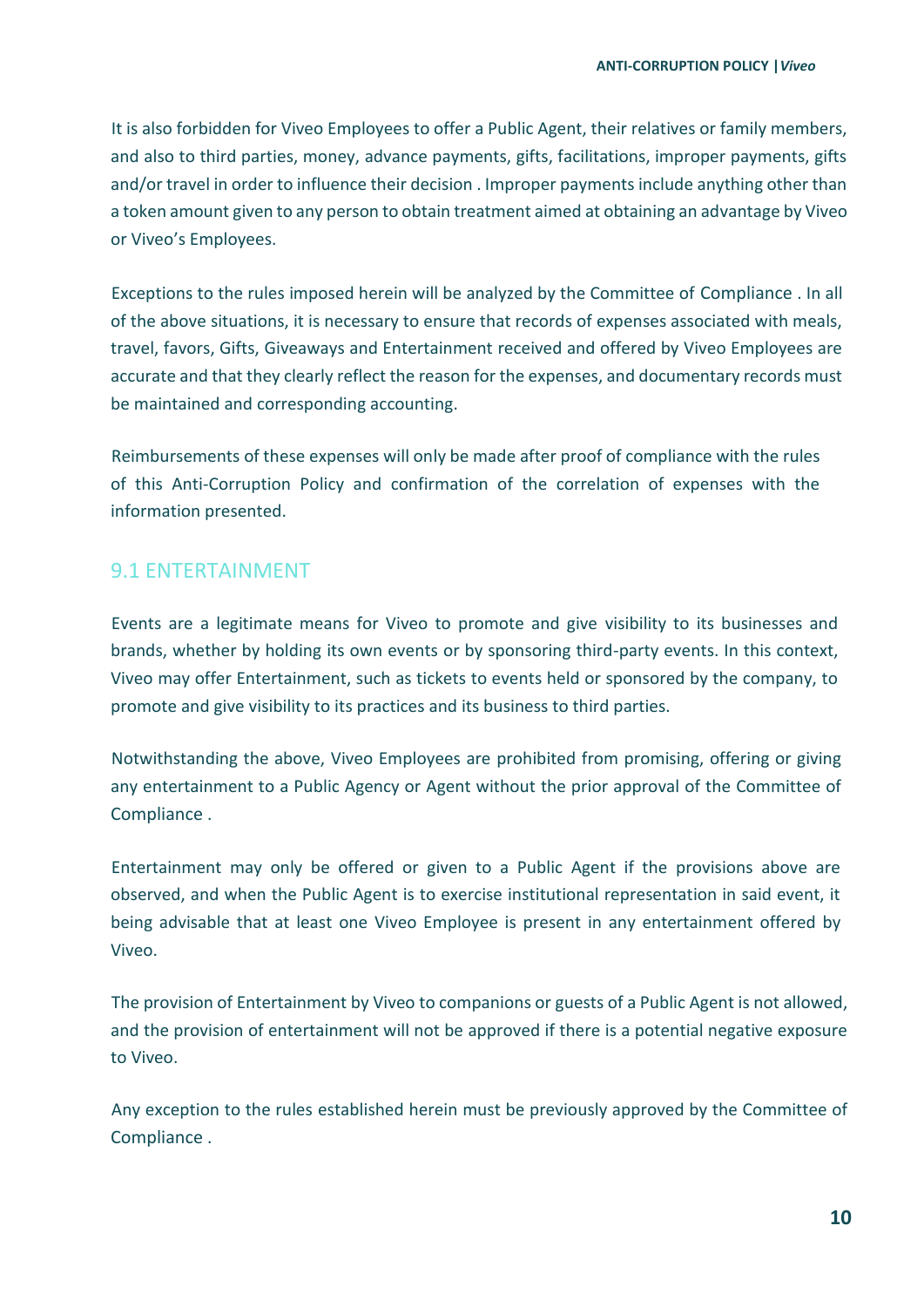# 9.2 MEALS

In the context of business accomplishments, meals with third parties related to Viveo's activities may occur.

Meals can only be offered or paid to Public Agents when the matter to be dealt with is related to the institutional functions of said Public Agent, and at least one Viveo Employee is present.

The maximum value of the meal to be offered to Public Agents will be determined by the Committee of Compliance , and cannot involve items considered luxury (such as drinks and excessively expensive food). It is not allowed payment of meals, by Viveo, for companions or guests of Public Agents.

Meals that exceed the limit determined by the Committee of Compliance must be previously authorized by the Committee of Compliance , even if the amount actually spent on the meal is updated later.

Any exception to the rules established herein must be previously approved by the Committee of Compliance.

# 9.3 TRAVEL EXPENSES

Viveo Employees are prohibited from promising, offering or paying any travel expenses for or on behalf of a Public Agent, including transportation, food and lodging, without prior approval of the Travel Committee. Compliance .

Payments for travel expenses for Public Agents will be approved if the event that gave rise to the trip, such as seminars, conferences, visits and technical meetings, is directly related to the promotion of Viveo products and/or initiatives, and provided that such event has correlation with the attributions of the position, employment or function of the Public Agent.

The invitation to participate in the events dealt with here must be forwarded to the highest authority of the body or entity, or to another instance or authority designated by it, which will indicate, in case of acceptance, the appropriate representative, in view of the nature and matters to be addressed at the event.

TRAVEL EXPENSES WILL BE PAID ONLY IF: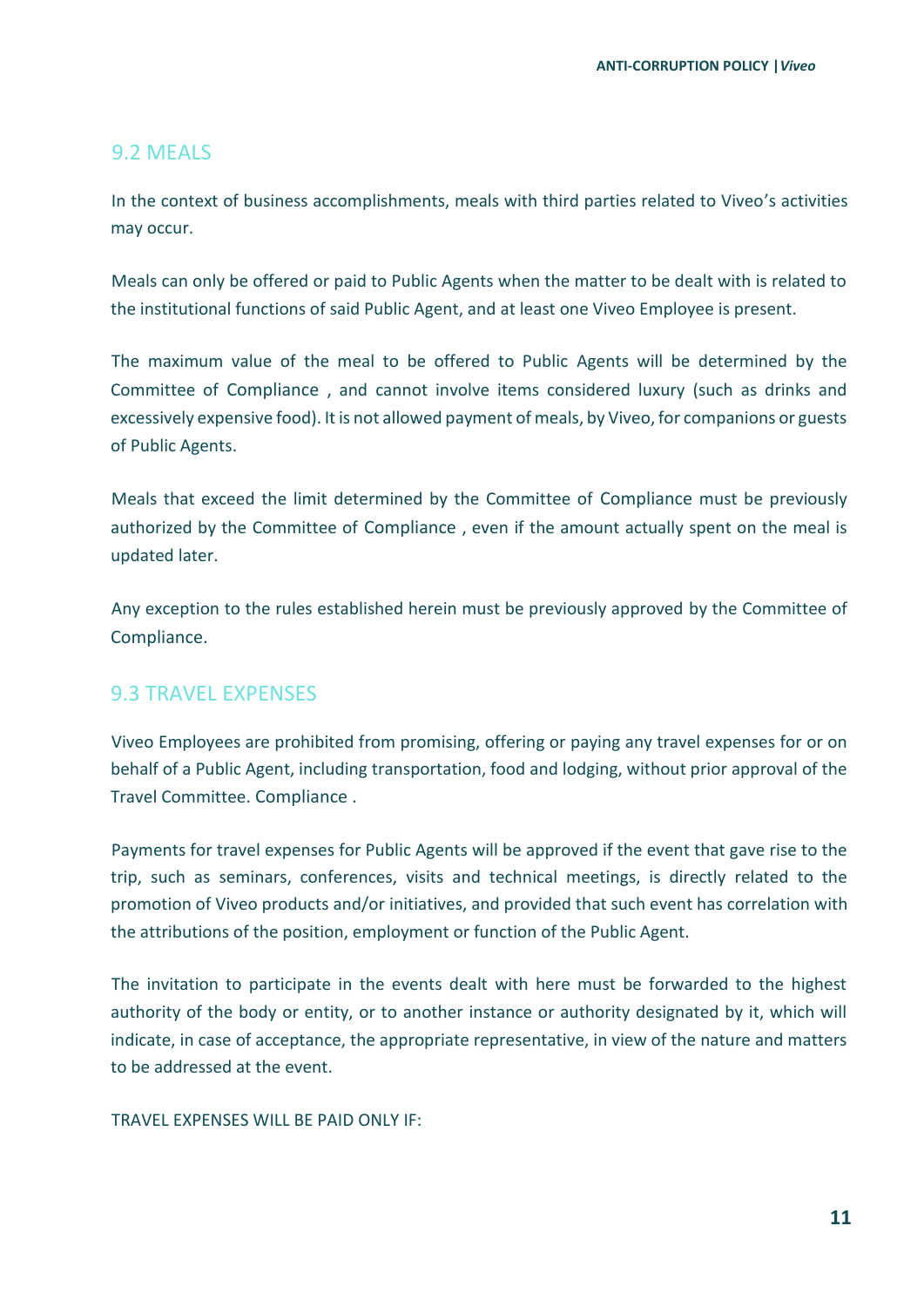- The trip has a legitimate business purpose;
- The cost is reasonable and in accordance with Viveo's policies;
- No guest and/or family member of the Public Agent is traveling at Viveo's expense;
- The trip is in accordance with the rules to which the Public Agent is subject; and
- There are no planned stops that are not directly linked to the commercial purpose of the trip, unless the additional expenses resulting from this stop are borne by the Public Agent and not by Viveo.

Expenses in excess of what would be considered reasonably necessary for the business purpose, including extravagant accommodations or expenses related to companionship, or that are not in accordance with Viveo's internal policies, will not be approved.

Payment of daily expenses (defined as fixed payments to an individual to cover expenses on a given day, regardless of the nature and extent of expenses actually incurred on that day) is prohibited, unless required by applicable law or agreed in advance and by written with the Public Agent's organization. Payment of remuneration to the Public Agent for participating in the event is prohibited.

To avoid the risk of deviations, whenever possible, expenses must be paid directly by Viveo (for example, the air ticket must be directly to the travel agency or airline)

Any exception to the rules established herein must be previously approved by the Committee of Compliance .

# <span id="page-12-0"></span>*10. DONATIONS TO NON-PROFIT INSTITUTIONS*

Contributions from donations and sponsorships will be made with the highest standard of transparency, impersonality, integrity and legality.

Donations to non-profit institutions or associations must be previously approved by the Committee of Compliance , and the institution receiving the donation must expressly agree to comply with this Anti-Corruption Policy.

Donations are prohibited from being offered, promised or granted for the purpose of obtaining an inadequate advantage or influencing the action of any person, whether public agent, supplier, third party, among others, regardless of the suitability of the organization to be favored.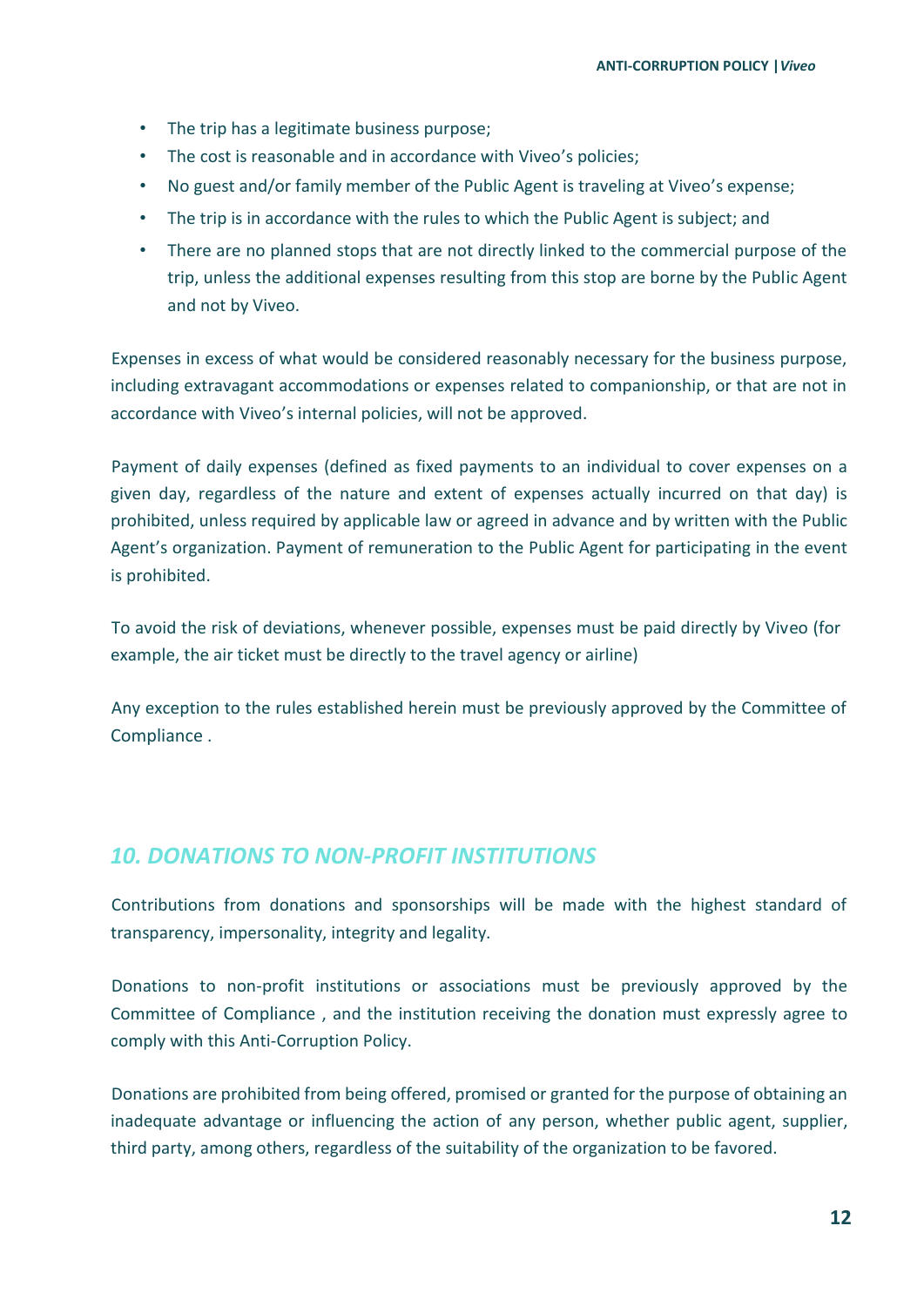Donation requests made by a Public Agent will not be accepted.

If the Public Agent promises any benefit or makes any threat regarding the donation request, the request must be denied.

It is up to Viveo Employees to monitor donations. Such monitoring may involve requests for audited financial statements or confirmation from the recipient that funds donated by Viveo have been used properly.

All expenses must have their supporting documentation (receipts, invoices, etc) duly filed and registered in Viveo's financial statements.

Any exceptions, doubts and/or clarifications regarding the application of this Anti-Corruption Policy may be reported to the direct superior, area manager or to the Committee of Compliance .

# <span id="page-13-0"></span>*11. CONTRIBUTIONS TO POLITICAL PARTIES AND ELECTORAL*

#### *CAMPAIGNS*

Viveo does not engage in partisan political activities and does not make political contributions, whether to candidates, political parties, representatives of parties or similar campaigns, and donations to electoral campaigns, by Viveo or by individuals on behalf of Viveo, directly or directly, are prohibited. indirectly, including monetary contributions, sponsorships, payment for fundraising events or the like, either before or after the close of such campaigns.

Viveo respects the participation of Viveo Employees in political activities, provided that donations and/or contributions to political parties and electoral campaigns are always made in a strict personal nature, outside working hours and in compliance with the guidelines of the Code of Conduct, it is certain that the party and political support of Viveo Employees does not reflect Viveo's choice.

If a Viveo Employee engages in any type of political activity, he/she must do so independently, without requesting help, support, participation, funding or any type of involvement from Viveo and other Viveo Employees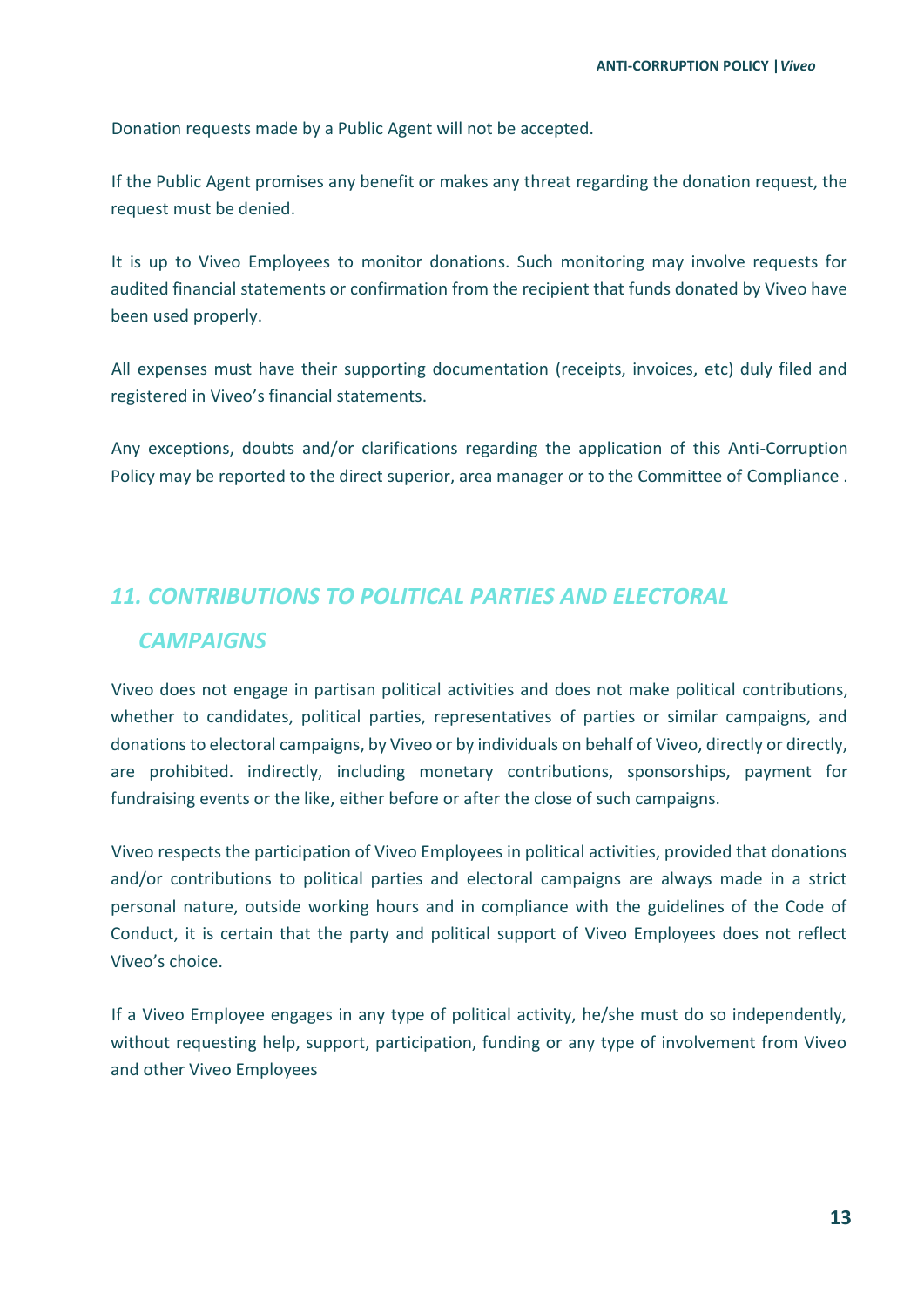# <span id="page-14-0"></span>*12. Accounting Records.*

Viveo Employees must always act to ensure that Viveo's financial statements, books and records accurately, clearly, completely and in appropriate detail represent all of Viveo's businesses and operations.

All transactions must be recorded and managed in accordance with Viveo's accounting policy, including those related to the budget, as follows:

- Clearly and accurately reflect Viveo's operations;
- Be recorded in a way that allows the preparation of Financial statements in accordance with applicable accounting standards; • Comply with applicable tax legislation; and
- Maintain accountability of assets.

All supporting documentation must be maintained in compliance with applicable record retention requirements (i.e. invoices, receipts, expense vouchers, etc.).

No funds or assets not recorded in Viveo's financial statements may be established or maintained for any purpose.

No Viveo Employee shall engage in falsifying any accounting record or other record of business, and all Viveo Employees shall respond fully and correctly to any inquiries made to them by internal or external group auditors or regulatory authority auditors.

# <span id="page-14-1"></span>*13. COMPLIANCE COMMITTEE*

Viveo maintains an active Committee of Compliance , which is responsible for identifying, controlling, informing, instructing and mitigating, through appropriate procedures, the risks that Viveo may suffer from non-compliance with laws, regulations, internal guidelines and/or this Anti-Corruption Policy, in addition to inspect and punish any and all violations of its terms.

Viveo and all Viveo Collaborators must act in the sense of always assisting the actions of the Committee of Compliance and ensure its autonomy, independence, impartiality, material, human and financial resources necessary for the full functioning of the body.

The Committee of Compliance It is made up of members internal and external to Viveo, with technical knowledge in the area, elected under the terms of Viveo's Internal Regulations.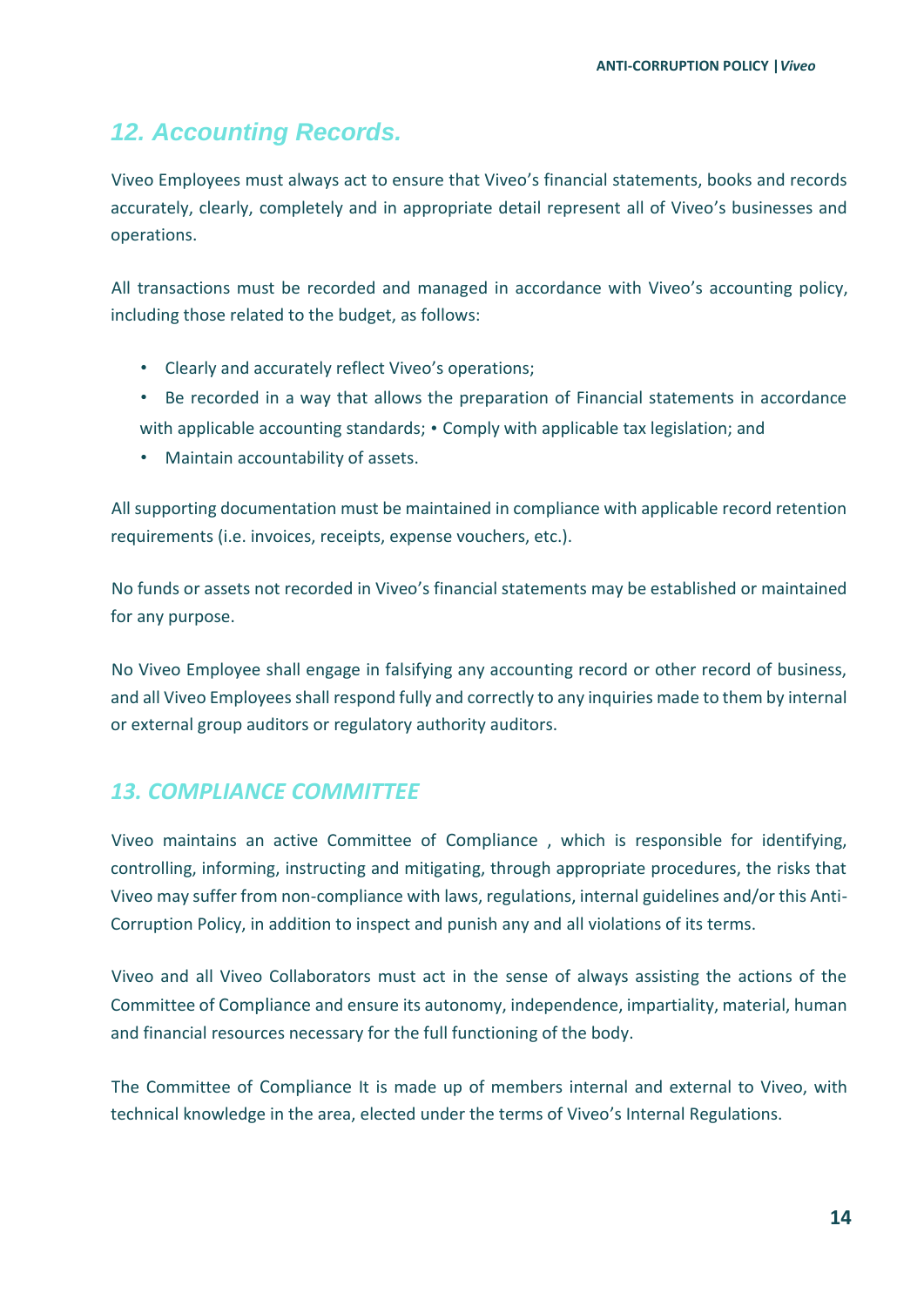It is the responsibility of the Committee of Compliance ensure the effectiveness of Viveo's policies, keep them updated and in line with market needs and current legislation.

Whenever there are changes or insertions of new information, the Committee of Compliance will

publish and disseminate the new version to Viveo employees.

# <span id="page-15-0"></span>*14. COMMUNICATION AND WHISTLEBLOWING CHANNELS*

It is essential that anyone immediately reports any acts or suspicions of non-compliance with this Anti-Corruption Policy, preventing acts of corruption and preserving Viveo's image in the market and in front of its stakeholders .

Viveo provides the following access channels for queries, queries, anonymous complaints and other communications, which will be received and dealt with by the Committee of Compliance :

PHONE - 0800 721 9152

Service from Monday to Friday, from 7:00 am to 8:00 pm, and, outside these hours, via answering machine.

COMPLIANCE HELPLINE - <https://ethicsdeloitte.com.br/viveo>

EMAIL - eticaviveo@deloitte.com

In order to ensure the privacy of Viveo Employees, and in order to facilitate compliance and effectiveness of this Anti-Corruption Policy, the complaints made through the above channels may be made anonymously or identified, which will be operated and treated, confidentially , by the company hired for this purpose and, subsequently, by the Committee of Compliance , ensuring even more confidentiality and security.

In the case of sending complaints, for better analysis by the company hired for this purpose, it is desirable to inform, in addition to what the complainant deems convenient, the date and place of the facts; name of the accused or, at least, surname; and description of the allegedly practiced illegality.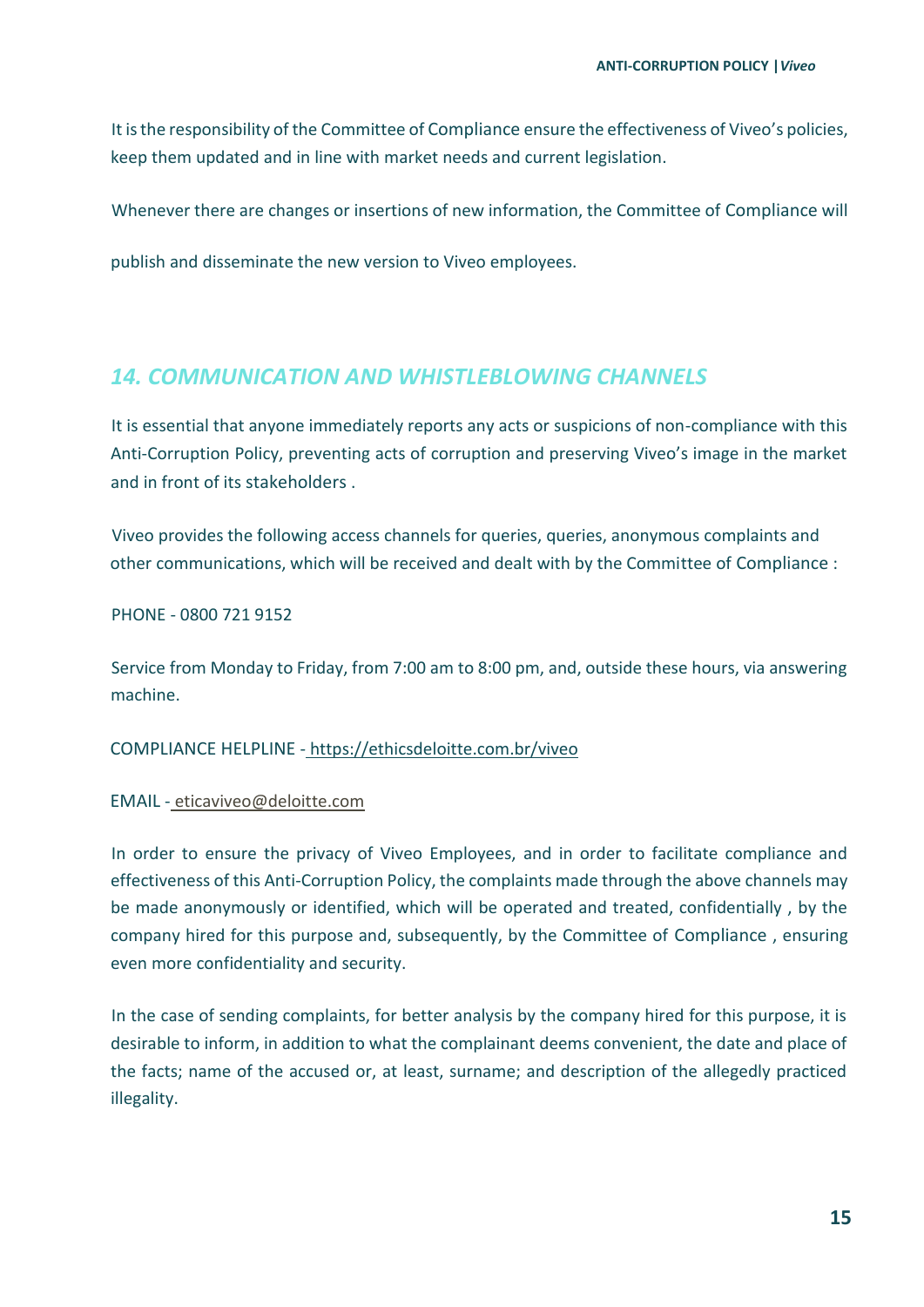All complaints will be evaluated with confidentiality, impartiality, objectivity, reasonableness, integrity and speed, with the company being contracted for this purpose and, subsequently, the Committee of Compliance committed to promptly submit a reasoned response to the complaint. In the case of anonymous reporting, the complainant may indicate email and/or telephone so that the company hired for this purpose can send a response at the end of the calculation.

Viveo reinforces that the participation of Viveo Employees to ensure the effectiveness of this Anti-Corruption Policy is essential. Thus, Viveo will provide all the necessary instruments for the full security of the identified whistleblower against any type of retaliation. If the complainant finds any conduct that could be characterized as retaliation, the occurrence must also be reported to the company hired for this purpose, through the channels provided by Viveo, so that the appropriate measures can be taken.

# <span id="page-16-0"></span>*15. VIOLATIONS AND PENALTIES*

It is the obligation of all Viveo Employees to know and understand the content of this Anti-Corruption Policy, as well as comply with all the rules set forth herein.

Viveo is committed to faithfully complying with the rules established in this Anti-Corruption Policy and will promote constant monitoring of its business activity and any and all conduct of Viveo Employees. No Viveo Employee has the authority to request or take any action that violates this Anti-Corruption Policy.

Any violation of the rules and/or guidelines of this Anti-Corruption Policy and the legislation will result in the application of appropriate disciplinary measures, and may even lead to the application of warnings, dismissal of the employee for just cause and/or immediate termination of employment, without prejudice to legal measures applicable, such as communication to the police and inspection bodies, and taking judicial and administrative measures to hold the agent responsible and indemnify any and all damage that may be caused.

The decision regarding the definition of the penalty to be applied and the treatment of the specific case will be issued by the Committee of Compliance , at its sole discretion, taking into account the seriousness of the fault, the extent of the damage caused to Viveo and the employee's professional and disciplinary history.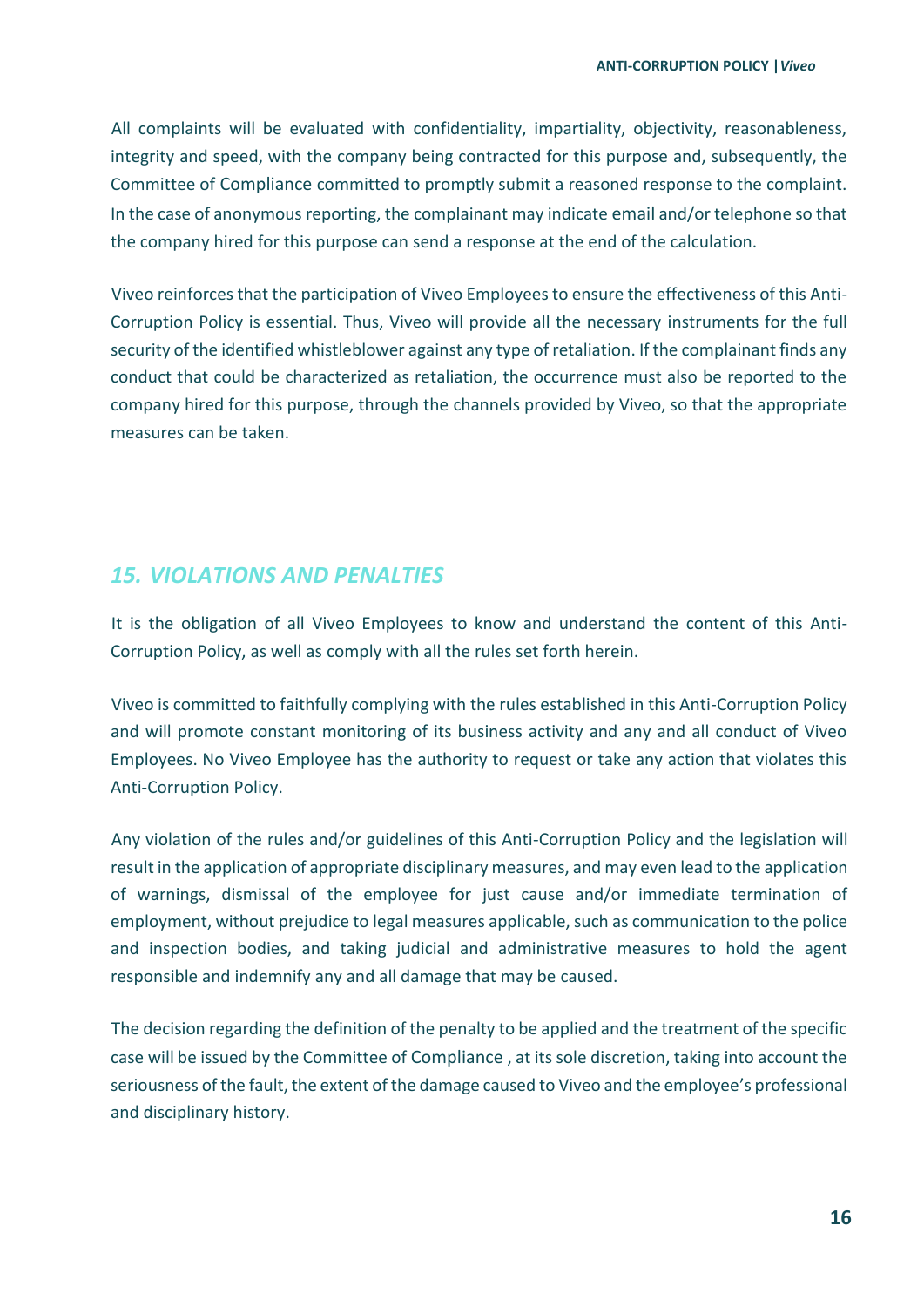Any attribution of personal responsibility by the employee will not restrict the right of return that Viveo reserves in case of any damage caused to the company.

# <span id="page-17-0"></span>*16. FINAL DISPOSITIONS*

All Viveo Employees are responsible for applying the precepts contained in this Anti-Corruption Policy in all professional relationships. Therefore, everyone must formally adhere to the Anti-Corruption Policy and renew it when a new edition is published.

Viveo Employees must act as guardians of the Anti-Corruption Policy, reporting through the available channels any and all situations that may indicate non-compliance with the precepts defined herein.

This Anti-Corruption Policy, although seeking to exemplify prohibited conduct, does not present an exhaustive list of actions or omissions of such nature. Therefore, it is recommended that in all situations in which Viveo Employees may be faced with ethical issues, prior consultation with the Committee of Compliance in case of doubt.

This Anti-Corruption Policy enters into force on the date of publication in Viveo's media and revokes any rules and procedures to the contrary.

# <span id="page-17-1"></span>*17. APPROVALS*

| Elaboration                                                     | Revision       | Approval                                                                                         |
|-----------------------------------------------------------------|----------------|--------------------------------------------------------------------------------------------------|
| Compliance, Internal Controls,<br>Legal, Information Technology | March 15, 2021 | Audit, Risk Management,<br>Compliance and<br><b>Human Resources</b><br><b>Board of Directors</b> |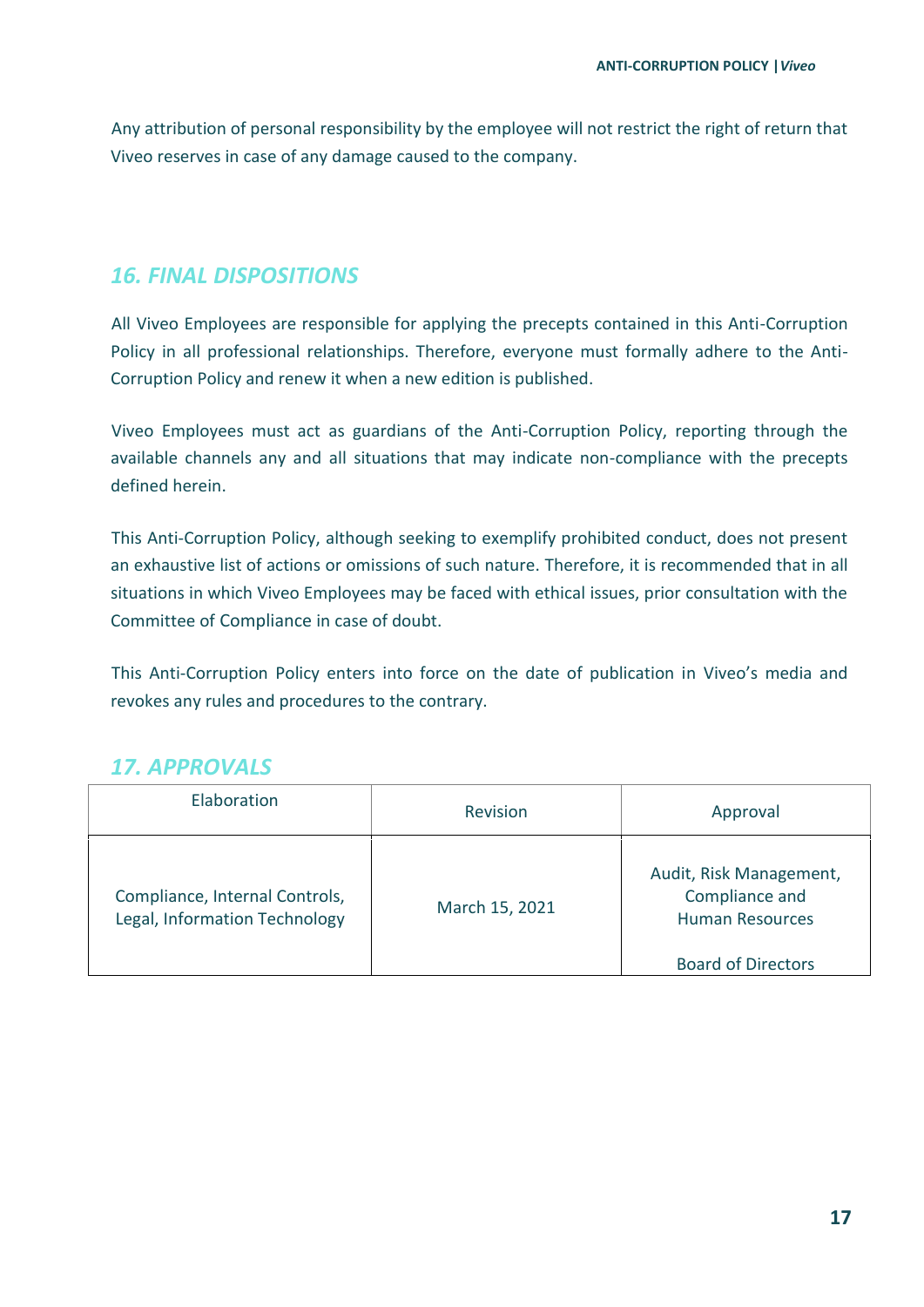#### *GLOSSARY*

#### PUBLIC ADMINISTRATION

Set of agencies, services, autarchies and State agents, as well as other public legal persons, at the Federal, State and Municipal levels and Executive, Legislative and Judiciary powers for the provision of public services, for the management of public assets and interests community, including departments of education and public universities.

#### PUBLIC AGENT

Any person representing the public power, national or foreign, who is providing public service, even if temporarily or without remuneration, by election, appointment, designation, hiring or any form of investiture or bond, mandate, position, employment or public function. The equivalent of a public agent is someone who works for a company providing a service contracted or associated with the execution of a typical activity of the Public Administration.

#### PROMO GIFT

Item that has no commercial value distributed as a courtesy, advertisement or usual disclosure; that contains the logo of the legal entity that granted the gift; and that it is of a general character and, therefore, is not intended to bestow exclusively on a particular person.

VIVEO EMPLOYEES every individual, in Brazil or abroad, who has an employment or statutory relationship with Viveo, even if on a temporary basis; and (ii) every natural or legal person, in Brazil or abroad, that provides services under a contract signed with an intermediary company (outsourced service provider).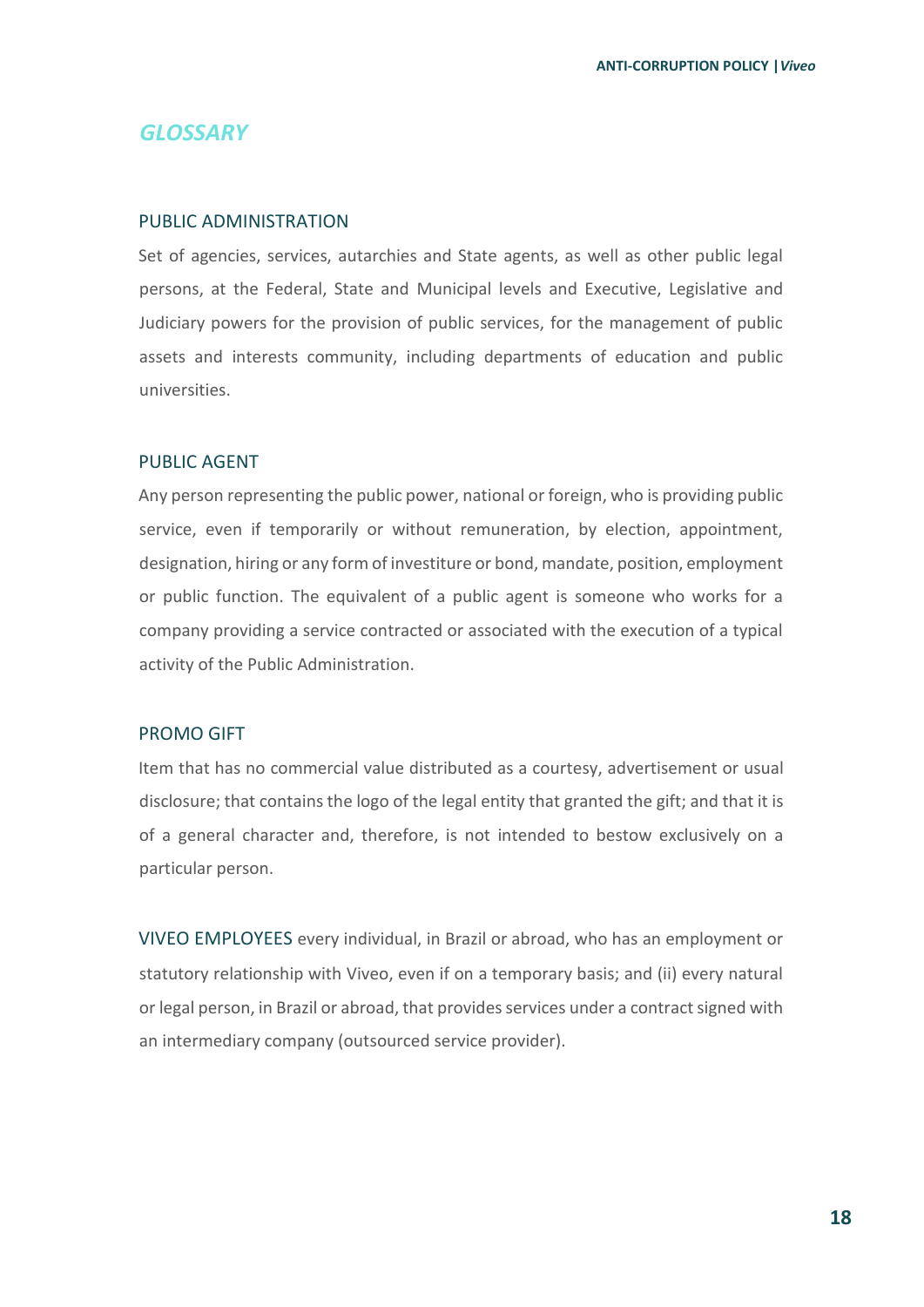#### CONFLICT OF INTEREST

Any situation in which someone is not neutral regarding the matter under discussion and, therefore, may influence or make decisions motivated by interests that conflict with Viveo's interests.

#### CONFLICT OF INTEREST

Any situation in which someone is not neutral regarding the matter under discussion and, therefore, may influence or make decisions motivated by interests that conflict with Viveo's interests.

#### ENTERTAINMENT

These are activities or events whose main purpose is to provide leisure to your participants, such as parties, shows , sporting events or commemorative meals.

#### FACILITATION PAYMENTS

"Facilitation payments" are known as payments made to Agents in both the public and private sectors, as a personal benefit, to guarantee or expedite the execution of routine acts to which the company is entitled.

#### PUBLIC AUTHORITIES

Any and all government agency, authority or entity.

#### **GIFTS**

Anything that does not fall within the definition of Gifts, including, but not limited to, other types of GIFTS, FREEBIES, prizes, monetary values or any other benefits of any nature, which are not related to the image of VIveo, with the identification of trademark and logos, or rights exploited by them.

#### BRIBE OR KICKBACK

It is the means by which corruption is practiced, consisting in the act of promising, offering or paying an authority, government official, public agent or private party any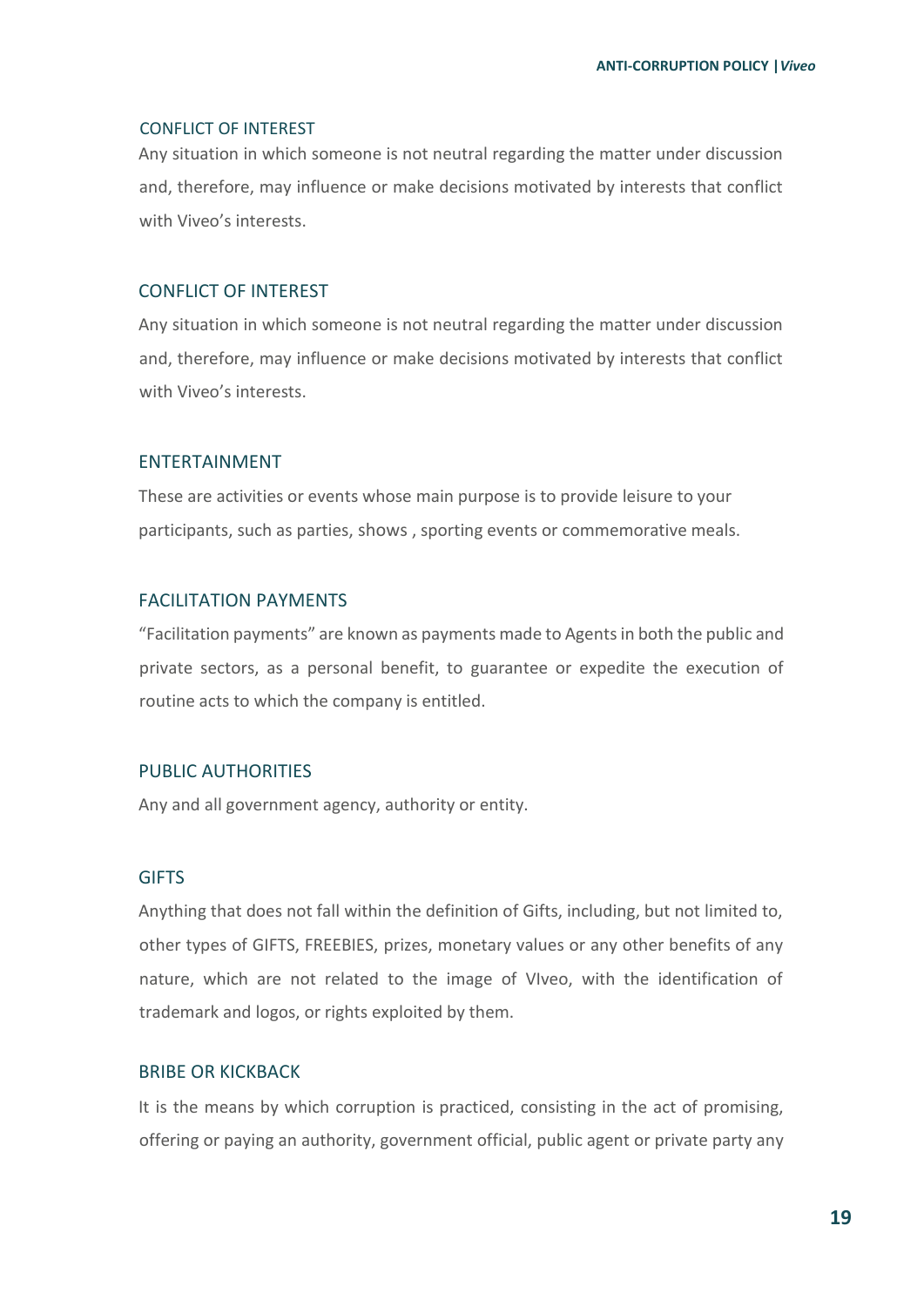amount of money or any other advantages so that the person in question ceases to behave ethically with your professional duties.

#### THIRD PARTIES

Service providers, including individuals or legal entities, personified or not, regardless of the form of organization or corporate model adopted, as well as any foundations, associations of entities or persons, or foreign companies, with headquarters, branch or representation in Brazilian territory , constituted in fact or in law, even if temporarily, contracted or subcontractors, suppliers in general and consultants contracted by formal contract, or not, acting on behalf of Viveo or associated companies for any purpose, including those providing services and interact with the government or others on behalf of Viveo to pursue the contracted business.

#### IMPROPER ADVANTAGE

It consists of any benefit, even if not economic, such as GIFTS, FREEBIES, travel, meals, lodging, entertainment and work opportunities.

# *TERM OF ACCEPTANCE AND ADHESION TO THE POLICY VIVEO ANTI-CORRUPTION*

, enrolled with the CPF under no. The contract of the series of ID no.  $\blacksquare$  The undersigned declares, in this act, under the penalties of the Law, that it is aware, knows and understands the terms of Law no. 12,846/2013 (Anti-Corruption Law) and all its effects, as well as Viveo's Anti-Corruption Policy, and which must observe its content in the exercise of its function, in particular that:

- a) IS SUBJECT TO DISCIPLINARY SANCTIONS, WITHOUT LIMITING CIVIL, ADMINISTRATIVE AND CRIMINAL SANCTIONS FOR BREACH OF THE CODE OF CONDUCT AND POLICY VIVEO'S ANTI-CORRUPTION;
- b) It will conduct its commercial and functional practices, especially those inherent to the object of the contracts maintained with Viveo for its function, in an ethical manner and in full compliance with the